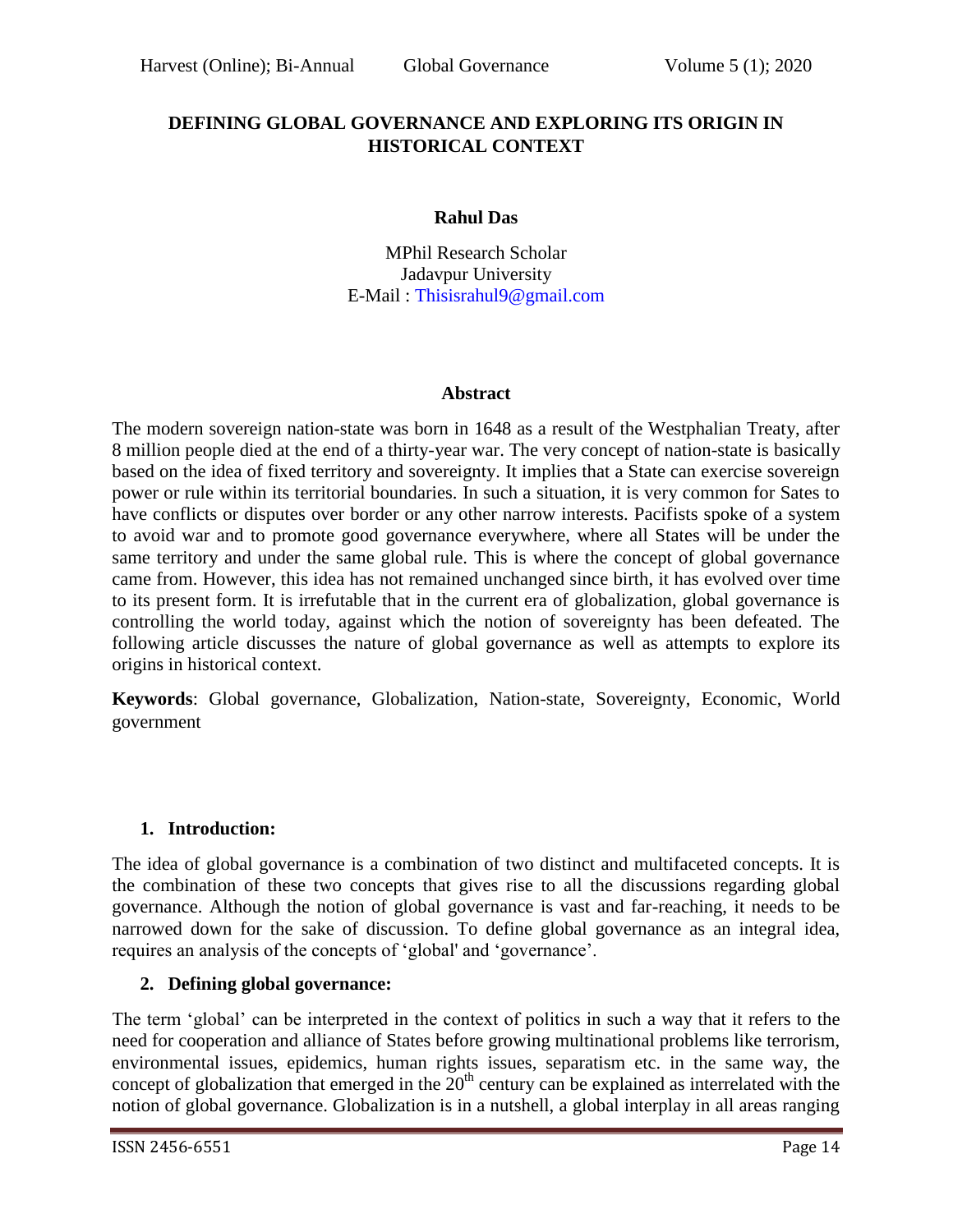from financial to political, social to cultural, developmental to human rights. The expansion of global economy has greatly increased the activism of states at the international and multinational levels. As a result, it became necessary to re-analyse the conventional concept of global order. Analysing the changes in the global structure and the interaction between the states, Lawrence Finkelstein said "global" is the right word to expound politics in the current situation instead of 'intergovernmental', 'international', 'interstate' or 'transnational' used earlier. In this context, issues such as democracy, human rights, environmental protection were not only confined to the realm of state sovereignty but, also became a global issue for discussion and standardization.

The term "governance' originates from the Greek word "kubernan" which means "to pilot" or 'to steer'. This term was first used by Charles Plummer in "The governance of England" book. Governance refers to certain activities by which State, institutions etc. are governed. In other words, the process by which policies are determined and whether the policies are bring implemented properly is inspected by appropriate body is called governance.

Political scientist Vasudha Chhotry and Gerry Stakes emphasized on the difference between government and governance. They said without relying on the government, governance operates as a system level concept, which stresses upon better performance in the larger context. According to the 'Commission on Global Governance' formed in 1992, headed by Ingvar Carlsson and Shridh Rampal, "governance, is the sum of the many ways that individuals and institutions, public and private manage their common affairs". Since the concept of 'governance without government' is prevalent in the world politics, there are various factors involved in governance. State actors as well as non-state actors can be seen here in the process of governance. Due to its horizontal structure, coordination is a key feature of governance. The process of coordination takes place between these heterogeneous factors. States, nongovernmental organisations, business groups, pressure groups all fell into the process of governance. Not only coordination but sometimes conflict also becomes apparent in the whole process of governance between these different factors.

Combination of these two terms creates the concept of global governance. It is an extremely remarkable theoretical Idea and also a necessary practical form. Global governance is a framework that determines how States will behave on various issues in the international arena. It never refers to a particular government or a particular world order, but the whole process is included in it. In the context of globalization, the absence of one or two superpowers and the inclusion of different factors characterize the whole idea of governance. Serbian political scientist Mihajlo Mesarovic and German economist Eduard Pastel emphasized the potential for global governance. They said global governance can create a model that will raise awareness among people all over the world so that each person can play his or her role as a part of the collective society of the world. James Rosenau explained how global governance can establish the rule of law among all people at all levels of the world. In accordance with him, global governance cannot be realised by formal organisations alone. Organizations like United Nations, International Monetary Fund are just practical manifestation of the theoretical framework of global governance. He further added it is not confined to any existing entity, but rather it is a process or method.

In the words of World Health Organization global governance is "the way in which global affairs are managed. As there is no global government, global governance typically involves a range of actors including States, as well as regional and international organization. However, a single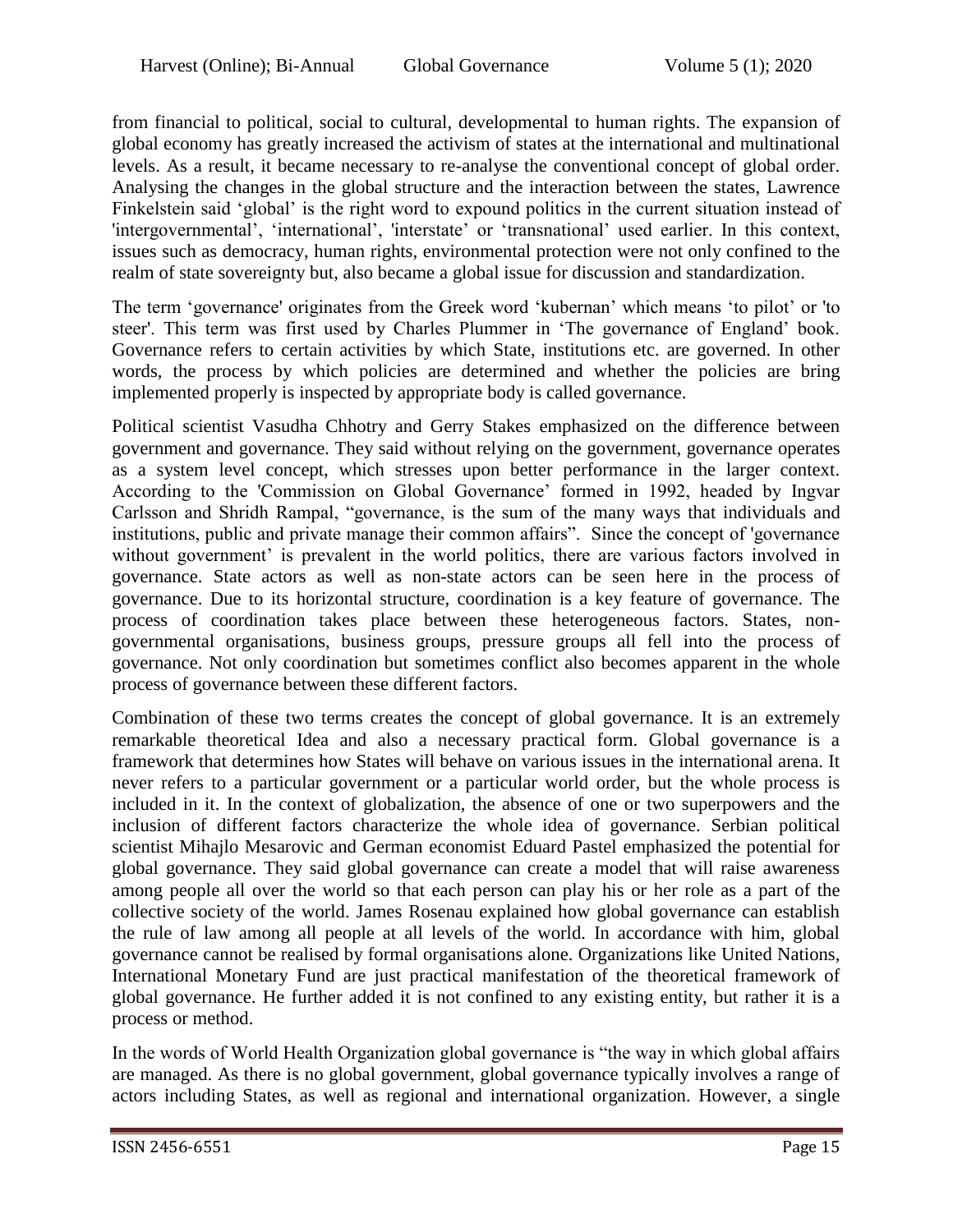organization may normally be given the lead role on an issue, for example the World Trade Organization in world trade affairs, thus global governance is through to be an international process of consensus forming which generates guidelines and arguments that affect national governments and international corporations. Example of such consensus would include "WHO' policies in on health issues (WHO, 2015)". In short the purpose of global governance is to solve any problem that arises within international system.

The notion of global governance is changing and evolving over time. Although it may not have created a word government or a specific world order, but nevertheless it has managed to form a well organised rhythm and harmony between the various levels of governance in the world. International relations experts Thomas Weiss and Rorden Wilkinson showed how global governance has enhanced the capacity of states to play cohesive role by integrating them globally. Finkelstein said in a same tone that "global governance is achieving what governments do at home on a international scale." That is to say he has placed global governance in the role of a nation state, but in a larger context. However, this does not prove that the death knell of the nation state has rung, but rather it has added a new dimension to the activities of the nation state in the age of globalization.

# 3. **Characteristics of global governance :**

- *Fragmented* : This idea of fragmentation came from international law. The concept of global governance narrates that the world is made up of a number of distinct fragments, which are bound together by cooperation. These fragments are meant to refer to States. The possibility of conflict can never be ruled out, no matter how cooperative these fragments may be. Growing number of treaties and tribunals are evidence of it.
- *Complex* : Many international relations scholars opined that the process of global governance is very complex. Since there is no specific authority here, it occurs spontaneously. At the collective level, similarities are found between global governance and public administration.
- **Polycentricity :** The term 'polycentricity' is derived from Elinor Ostrom's 'Polycentric Systems for Coping with Collective Action and Global Environmental Change'. The subject of the book was managing the commons. Global organizations are coming together to achieve a common goal. Organizations will positively maintain a connection between themselves when normal conditions are met. Where the previously discussed concept of fragmentation speaks of a coherent and integrated system of governance, polycentricity advocates decentralization rather than monolithic systems.
- *Intergovernmental* : Global governance is bringing the governments of different countries into a mutual space, as a result of pluralism is seen in decision making. In most cases, however, the sovereignty of the state remains intact. Everyone"s opinion matters when making decisions in the global level.
- *Diversity of actors:* The range of global governance includes States, inter-state organization as well as organizations like NGO, TNO global civil society. As a result the boundaries between governmental and non-governmental spheres became increasingly blurred.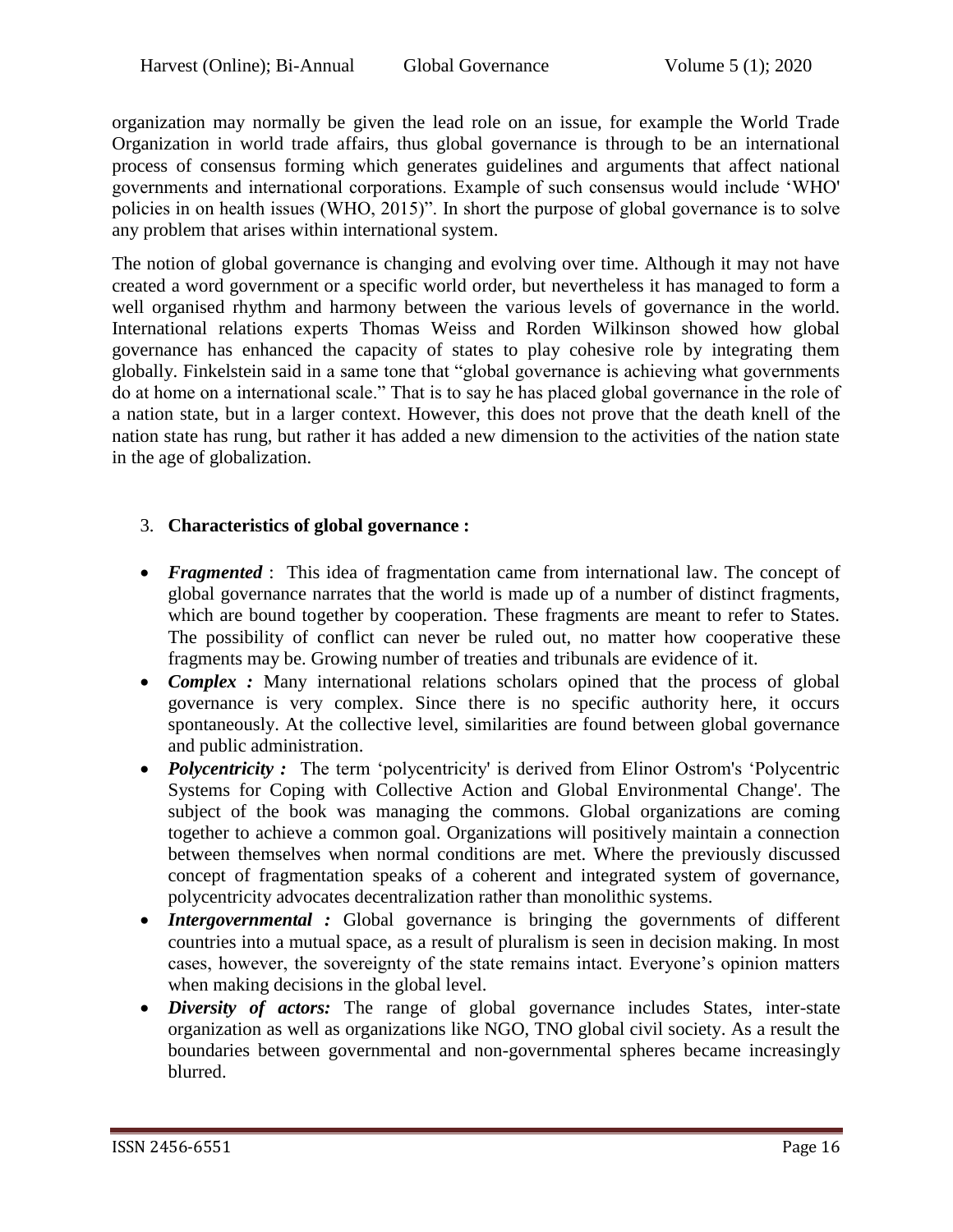- *Multilevel process :* The process of global governance operates at different stages ( municipal , provincial, national, regional and global) the absence of any one stage makes the whole process irrelevant.
- *Deformalized:* this process is more effective in policy-based informal structures then in informal and law-strict constitutional structures.

From this discussion the structure of global governance can be roughly guessed. The concept of fragmentation refers to a flat and unidirectional hierarchical structure. Poly centricity, on the other hand, indicates uneven, bumpy and scattered structure. Again complexity refers to the concept of a hierarchical model that does not always follow the same rule. It should be noted, however, that none of the structures described by this features are always functional, but rather that the combined form of all these things can be found in international sphere.

### **4. Origin of Global Governance:**

Today"s form of global governance that has engulfed the entire world in this age of globalisation has not been achieved overnight. Its roots can be traced back to ancient civilizations. The concept of global governance today can be distinguished from its differences with world government. The idea of this distinction came very recently, previously the concept of global governance was viewed as inseparable from the concept of world government. This idea of world government has emerged from the thoughts of pacifists. They thought that end of war would bring together sovereign nations to form this world government.

Stoic philosophers Zeno and Cynic philosopher Diogenes of the ancient Greek city state Polis, propagated this idea. The famous statement of Diogenes "I am the citizen of the world" is particularly noteworthy in this regard.

In 14th century eminent philosopher Dante Alighieris, in is revered book "The Monarchia' stated that the establishment of world government was necessary for world peace. Quoting him "World government must be understood in the sense that is governs mankind on the basis of what all have in common and that by a common law it leads all toward peace."

French litterateur Emerie Cruce said in his renowned work 'Le Nouveau Cynee' (1623) that a council would be formed with representatives from all countries of the world. All States shall abide by terms of this council and the role of the council shall be to resolve disputes between States. This council will have its own police force and will be used as needed.

German idealist Immanuel Kant did not support the idea of world government for two reasons –(a) unrealistic and (b) risky. But in his book 'ZumEwigen Frieden' (1765) that a cooperative should be formed with independent States on the basis of common law. He added that the creation of an environment of uninterrupted peace requires a wellorganized world order in which every State abide by international law and do not interfere in the internal affairs of others.

In his "An Essay towards the Present and Future of Europe" (1693) William Penn spoke of building a cooperative in Europe with European countries to maintain peace. The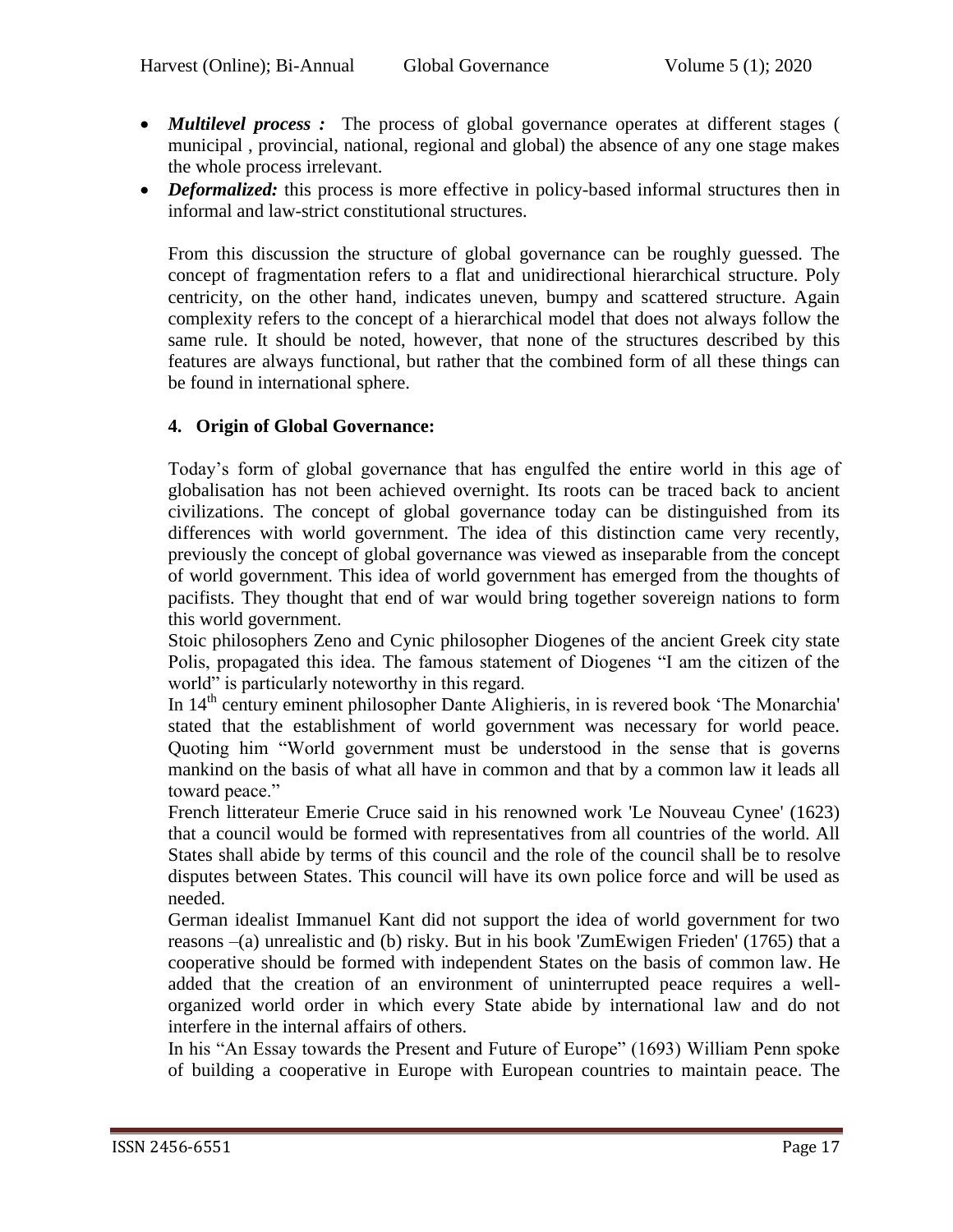cooperative will have a uniform legislature and it will govern on the basis of some common law, at the same time state sovereignty will also be respected.

French philosopher Charles Castal de Saint Pierre, in his famous article 'Plan for Perpetual Peace in Europe' spoke of a European supra national organization. Jacques Rousseau later followed in the footsteps of his predecessor Saint Pierre in his famous article "A project of Perpetual Peace (1761). This article deals with the dissatisfaction, conflict, rebellion, deprivation and unrest in Europe at that time. He added that these problems are hindering the people in their path to stability. To get rid of this anarchy he spoke of establishing a "Governmental Confederative', where interdependence would develop between the states. No one in this organization can deny another. Rousseau"s view is also relevant in current world politics.

### **5. Modern Forms of Global Governance :**

The first attempt to set up global governance in an institutional form in modern times was the establishment of the League of Nations, by US President Woodrow Wilson (1920). This was the first real intergovernmental organization of that time, although the idea of such an organization has been found in the theories of various philosophers. Formed after the end of the First World War, the first and foremost goal of this organization was to establish world peace. Crucial steps were also taken here to improve the status of workers around the world, to treat the citizens of the colonized underdeveloped States, prevention of arms Trade, drug and human trafficking, promoting the release of prisoners of war, global health, just treatment of minorities in Europe etc.

After the collapse of League of Nations, the United Nations was inaugurated at the 'San Francisco conference' held in United States in 1945 with 50 States. Like it its predecessors the League of Nations, it was also intergovernmental organization. Due to its direct experience of the horrors of World War II, the main objective of this organization was to stop this world peace and national security. Along with it, important programs such as protection of human rights, distribution of humanitarian aid, promotion of sustainable development and protection of international law were adopted.

While global governance is felt in every aspect of life, it is needless to say that it has the greatest impact on the economic sphere. To bring the world economic structure under one umbrella, 44countriesmet in August 1944 at the Bretton woods conference. This led to the creation of the International Monetary Fund, which came into effect in March 1947. The main goal of this organization was to remove restrictions on foreign exchange and to encourage international cooperation in the field of monetary system.

International Bank for Reconstruction and Development (IBRD), popularly known as the World Bank, was launched in June 1946.It was established at as a regulatory organ of the international economy. The main responsibility of the World Bank was to provide loans for countries in need of reconstruction and development.

"The General Agreement on Tariffs and Trade' (GATT), was introduced in 1948 and its name changed to World Trade Organisation (WTO) in 1995. It was basically an agreement aimed at establishing a multilateral policy on financial matters between member States that would promote non-discriminatory, reciprocal mutual respect.

Outside of the economic sphere, United Nations has taken steps to establish good governance in various areas of global affairs. World Health Organization (WHO) is one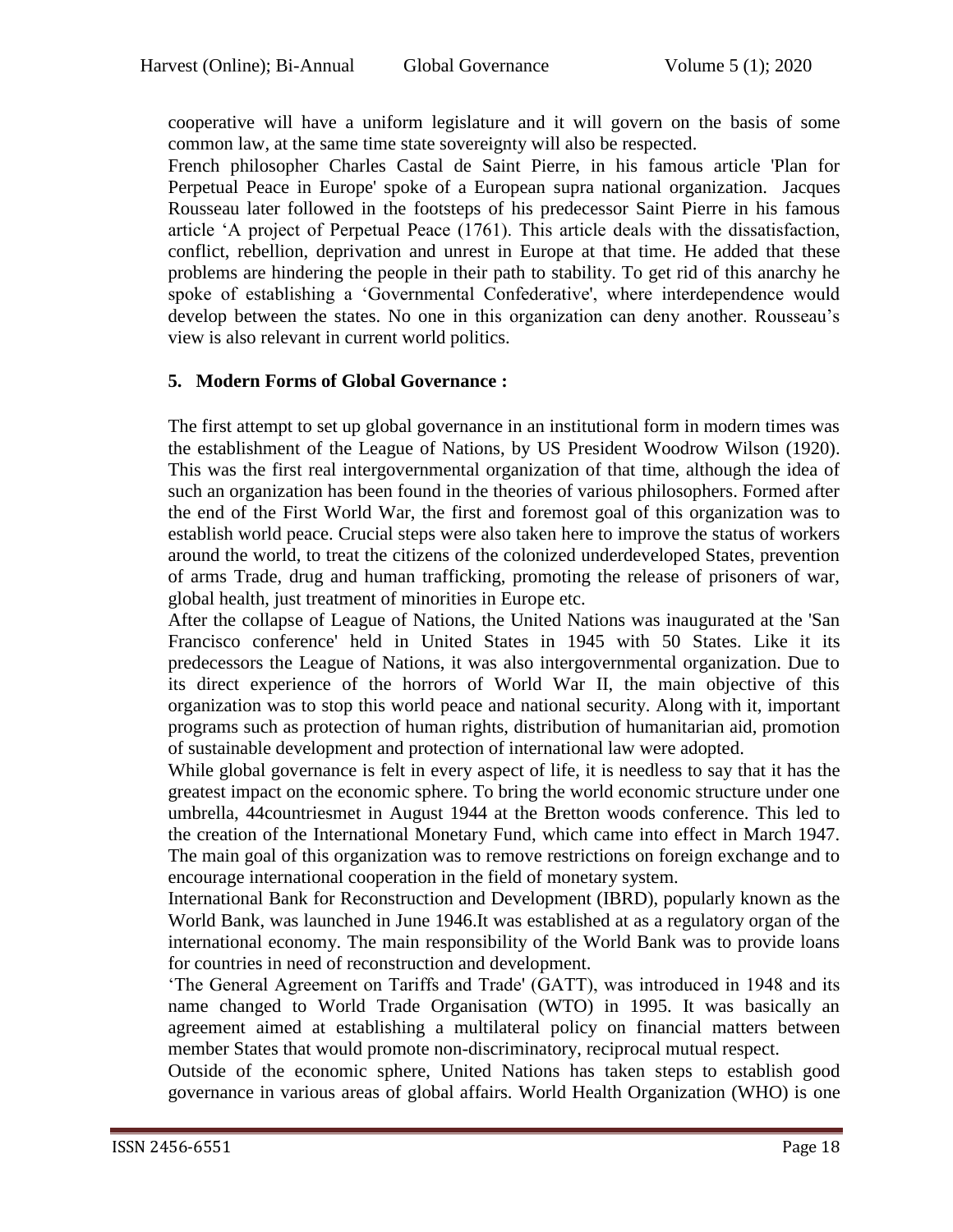such organization which was founded on April 7, 1948. Its main function is to promote the development of human health issues around the world. Today, who has 6 semiautonomous regional offices and 150 field offices worldwide, this makes it easy to get an idea of the expansion and vastness of this organization.

Other organisations of United Nations, such as World Food Programme (WFP) is providing food security, United Nations educational, scientific and cultural organisation (UNESCO) is playing an instrumental role in promoting education, scientific activity, culture, human rights, justice, rule of law, United Nations Children"s fund (UNICEF) is playing an admirable role in providing child protection all over the world. The role these multinational non state actors are playing in promoting global governance is undeniable.

### **6. Conclusion :**

Considering the concept of global governance both theoretically and practically, it is evident that theoretically it originated long ago in ancient Greece, in city States. But in practical terms, the establishment of the League of Nations is the first step in this regard. Subsequently, the practicality of global governance has been enhanced by the extensive activities of the United Nations. Efforts have been made to prevent war and wartime situation, passed convention against genocide, initiatives taken for the protection of global commons (high oceans, atmosphere, outer space and Antarctic) in environmental matters. These are undoubtedly commendable initiatives for the establishment of global governance. Regional organizations like European Union, SAARC ASEAN, G20, African Union, BRICS have also played a pivotal role in promoting global governance in their respective regions.

### **References :**

- 1. Finkelstein, Lawrence S. "What is Global Governance?" Global Governance. Vol.1,No.3 (sept-Dec 1995), pp. 367-372
- 2. Chhotray, Vasudha and Garry Stocker, Global Governance Theory and Practice : A Cross-Disciplinary Approach. New York : Macmillan, 2009
- 3. O'Brien, Robert. Contesting Global Governance : Multilateral Economic Institutions and Global Social Movements. Cambridge. Cambridge U, 2004
- 4. Maserovic, Mihajlo D., and Eduard Pastel. Mankind at the Turning Point : The Second Report to the Club of Rome. New York. Dutton, 1976
- 5. Rosenau, James N. "Governance in the Twenty-first Century."Global Governance. Vol.1, No.1 (winter 1995), pp. 13-43
- 6. Weiss, Thomas and Robert Wilkinson. "Rethinking Global Governance? Complexity, Authority, Power, Change." International Studies Quarterly 58 (2014): 207-15. Print.,208
- 7. Levi-Faur, David. Oxford Handbook of Governance. Oxford UP, 2012
- 8. Buttonwood. "What was decided at the Bretton Woods Summit." The Economist. 01 July 2014
- 9. "A History of Global Governance." Global Governance and the Emergence of Global<br>Institutions for the 21<sup>st</sup> Century Cambridge Core Retrieved from Institutions for the  $21<sup>st</sup>$  Century. Cambridge Core. Retrieved from [https://www.cambridge.org/core/books/global-governance-and-the-emergence-of-global](https://www.cambridge.org/core/books/global-governance-and-the-emergence-of-global-institutions-for-the-21st-century/history-of-global-governance/48AFB3734CB455C14C0F5AC0A483C002/core-reader)[institutions-for-the-21st-century/history-of-global](https://www.cambridge.org/core/books/global-governance-and-the-emergence-of-global-institutions-for-the-21st-century/history-of-global-governance/48AFB3734CB455C14C0F5AC0A483C002/core-reader)[governance/48AFB3734CB455C14C0F5AC0A483C002/core-reader](https://www.cambridge.org/core/books/global-governance-and-the-emergence-of-global-institutions-for-the-21st-century/history-of-global-governance/48AFB3734CB455C14C0F5AC0A483C002/core-reader)